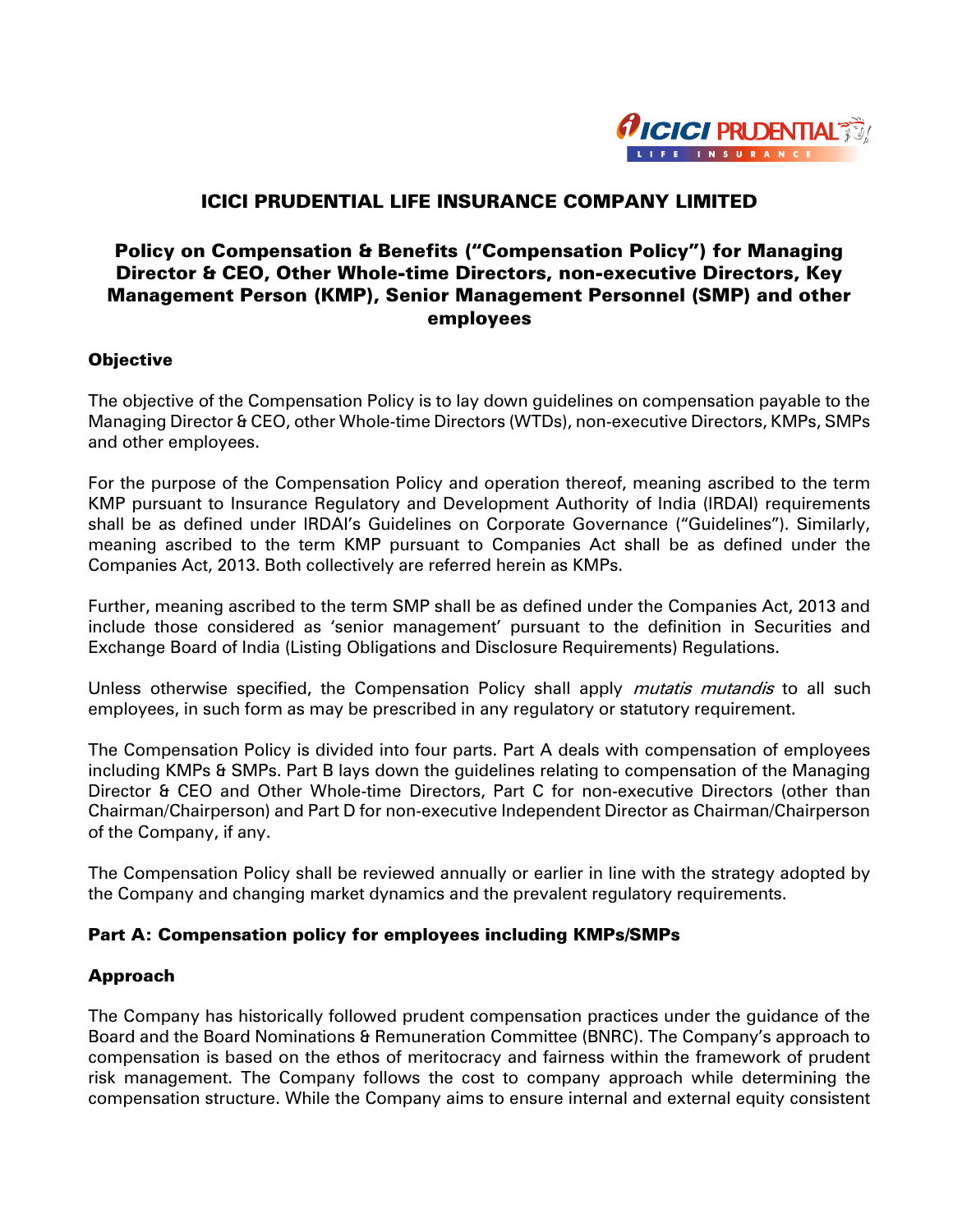with emerging market trends, the Company's business model and affordability based on business performance set the overarching boundary conditions. The output from the performance management system and talent management system serve as the inputs for administration of the Compensation Policy.

### Compensation structure

To meet the organisation objective of attracting, rewarding and retaining talent, compensation is delivered through a holistic composition of instruments as given below:

- 1. Annual Guaranteed Pay (AGP)
- 2. Variable Pay
- 3. Long-term Pay
- 4. Non-cash Benefits
- 5. Post-retirement Benefits, and
- 6. Guaranteed bonus

The compensation structure shall be reviewed by the BNRC based on market trends and the Company strategy from time to time. The compensation budget shall be based on projected business targets and staffing requirements and desired profitability ratios. The compensation structure shall be a prudent mix of AGP and variable pay and the proportion of variable pay with respect to total compensation (AGP plus variable pay) shall be higher at senior levels.

**1. Annual Guaranteed Pay (AGP):** AGP consists of various components including basic salary, optional allowances and retirals. Optional allowances include a basket of components including house rent allowance, company car lease allowance, conveyance allowance, car maintenance and fuel expenses, domiciliary medical allowance, leave travel allowance, supplementary allowance, meal allowance, gift allowance, superannuation allowance & national pension scheme (for applicable employees) or any other allowance(s) introduced from time to time. The employee has the flexibility to design the allowances basket subject to the maximum limit that has been prescribed. Retirals include statutory contributions such as Employer's contribution to Provident Fund and Gratuity. The basic salary is determined as a fixed percentage of the AGP to the maximum extent possible, thereby ensuring prudent management of the compensation structure.

**2. Variable Pay:** The variable pay budget is determined based on the Company's capacity to pay. The extent of variable pay for individual employees is linked to individual performance for sales frontline employees and to individual and organisation performance for non-sales frontline employees and employees in the management cadre. Hence, variable pay serves as an effective instrument for managing employee costs in line with business cycles whilst simultaneously reinforcing a meritocratic performance culture.

The variable pay for sales frontline employees is given in the form of sales incentives. Sales incentive payouts are based on individual performance targets as may be defined from time to time and affordability considerations. The principles guiding the sales incentive payout shall be ratified by the Chief - Human Resources and Chief Distribution Officer of the Company.

Variable pay for non-sales frontline employees and employees in the management cadre are given in the form of PLR (Performance Linked Reward) for employees in level 1-6 and performance bonus for employees in level 7 & above. The performance bonus is capped at a maximum of 100% of basic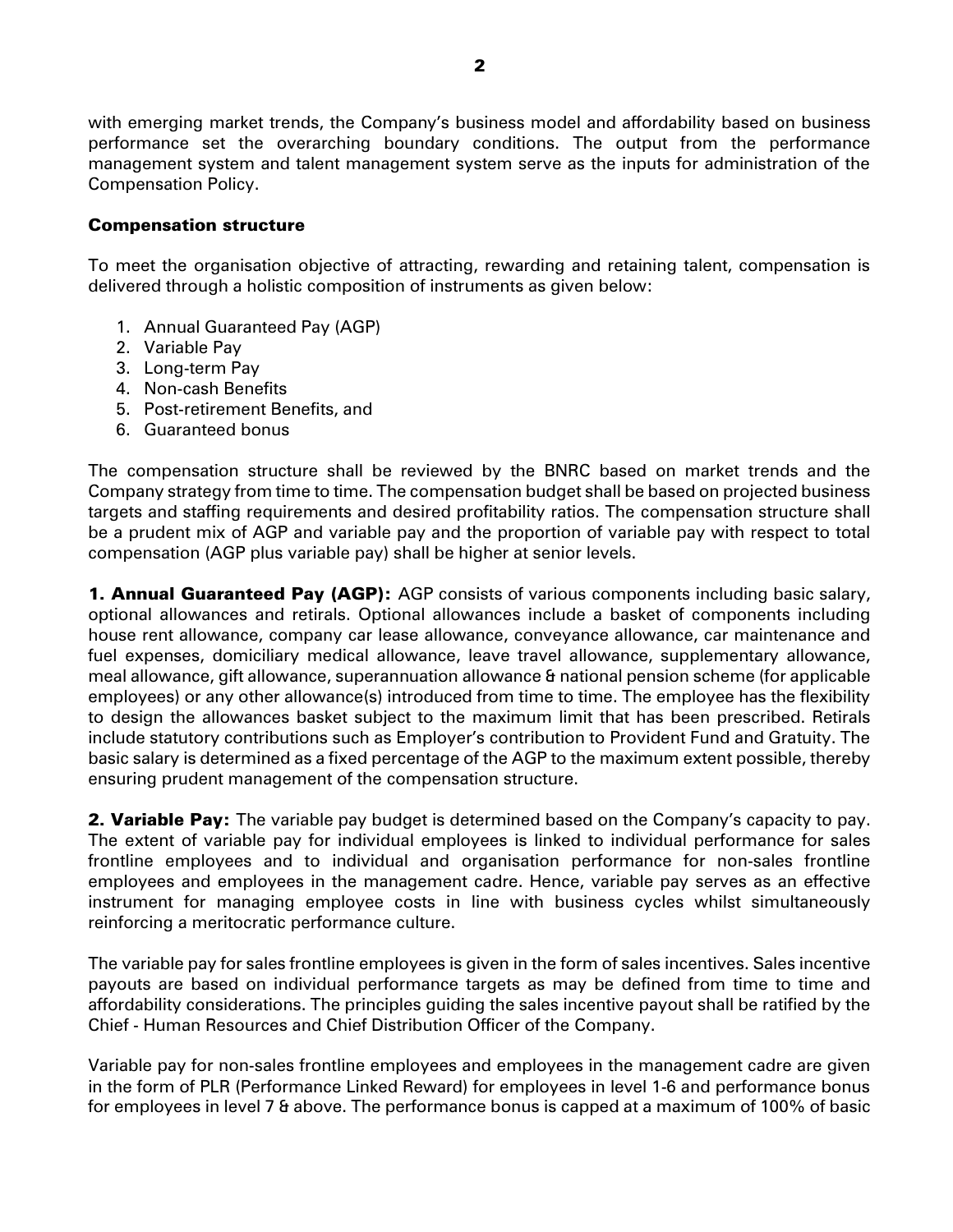salary for the individual with the highest performance rating. The performance rating assigned is based on assessment of performance delivered against a set of defined performance objectives. These objectives are balanced in nature and comprise a holistic mix of financial, customer, people, process, quality, compliance objectives and/or any other parameters as may be deemed fit.

**3. Long-term pay:** The Company's long-term pay schemes are designed to encourage institution building among employees. Long-term pay may be administered either through the Company's employee stock option scheme or long-term reward scheme of the Company. Typically, this is a critical element in rewarding middle and senior management of the Company. As a philosophy, longterm pay is given to:

- Enhance employee motivation
- Enable employees to participate in the long term growth and financial success of the Company
- Act as a retention mechanism, by enabling employee participation in the business as an active stakeholder to usher in an 'owner-manager' culture

Specific criteria for grant of employee stock options or long-term reward could include organisation performance, individual performance, potential assessment, vintage and any other relevant parameters.

Stock options may also be granted to new employees at the time of their joining on a case-to-case basis with a view to attract high potential talent based on factors such as potential and skills.

4. Non-cash benefits and perquisites: Non-Cash Benefits and perquisites are provided to employees to supplement rewards and meet the non-financial and other requirements and are linked to their level in the organisation which inter-alia include the following and any other such benefit introduced from time to time:

- Leave
- Hospitalisation insurance for employees and dependents
- Group term insurance
- Personal accident insurance
- Company car
- Club membership
- Company assets for home office
- Executive health checkup
- Domiciliary medical reimbursement
- Employees children with special needs
- Employee children's sports scholarship scheme
- Employee children's education scholarship scheme

**5. Post-retirement Benefits:** Employees retiring from the services of the Company shall be eligible for the following post-retirement benefits:

Group Health Insurance: Hospitalisation coverage for self and spouse till life and children upto the age of 24 as per following limits:

SGM & above:  $\bar{\tau}$  1,200,000 per annum and floater of  $\bar{\tau}$  3,600,000 in a block of 3 years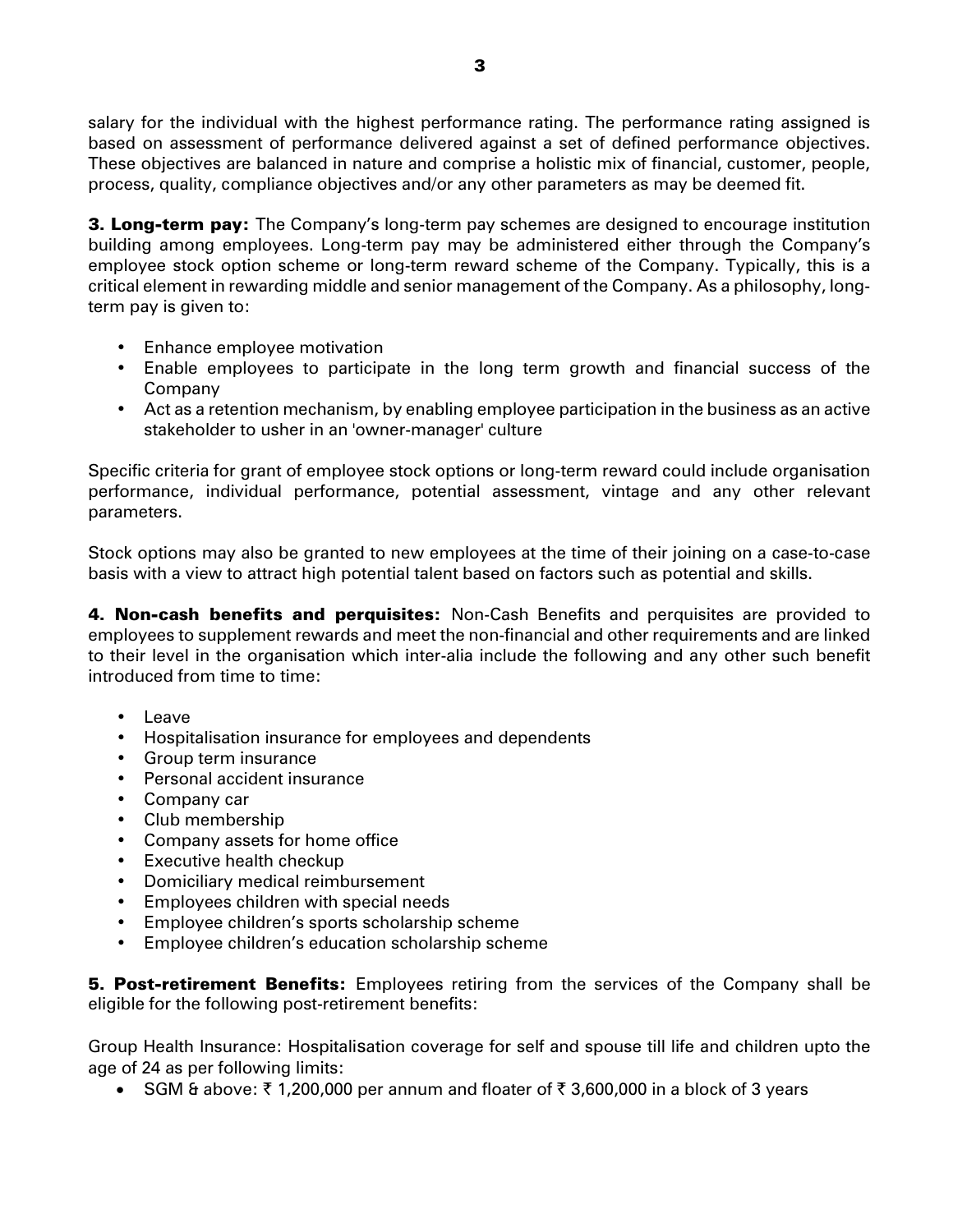Hospitalisation coverage for self and spouse till life as per following limits:

Employees in Level 1 to 12:  $\bar{\tau}$  400,000 per annum

Domiciliary Medical Expense: Domiciliary medical expense reimbursement for self and spouse till life as per following limits:

- SGM & above:  $\bar{\tau}$  150,000 per annum
- Level 12:  $\bar{x}$  100,000 per annum
- Level 1 to Level 11:  $\bar{\tau}$  15,000 per annum

Transportation to Home town: The Company shall bear expenses incurred by employees on travel/transportation to their Hometown from their place of work for their self, spouse and two dependent children. The expenses need to be claimed within 6 months from the date of retirement and the limit would be as per the Company Travel Policy.

**6. Guaranteed bonus:** Guaranteed bonuses are not consistent with the principles of meritocracy and the Company shall not encourage any kind of guaranteed bonus. Joining or sign-on bonus shall be granted in the context of hiring new staff from the market and shall be limited to the first year.

### Review of compensation & benefits practices:

The Managing Director & CEO and Head of Human Resources shall be responsible for execution of the compensation strategy and plan (covering both fixed pay and variable pay) for the Company in line with the Compensation Policy. The Head of Human Resources will present the compensation system for review to the BNRC annually. The review of compensation decisions involve:

- Review of the prevalent and emerging trends in the market with specific reference to compensation provided
- Review of compensation policies in line with emerging employee needs and organisation priorities
- Decisions pertaining to annual increments, performance bonus, long-term pay (stock option grants/long-term reward), promotions

The BNRC shall recommend to the Board, all remuneration, in whatever form, payable to KMPs and SMPs.

**Review of prevalent and emerging market trends:** Emerging market trends constitute an important input to compensation decisions. It is therefore of prime importance to capture and develop a thorough understanding of market dynamics with respect to compensation trends. The Company chooses a mix of commissioned and sponsored surveys carried out by chosen vendors, study of information as available in the public domain, and self-initiated surveys.

**Review of organisation priorities and employee needs:** The Human Resources function engages on an ongoing basis in understanding the changing organisation priorities and the interrelations, if any on the compensation decisions of the Company. Through various channels and platforms, the function engages to understand employee needs with reference to compensation and benefits and to assess the efficacy of the current model.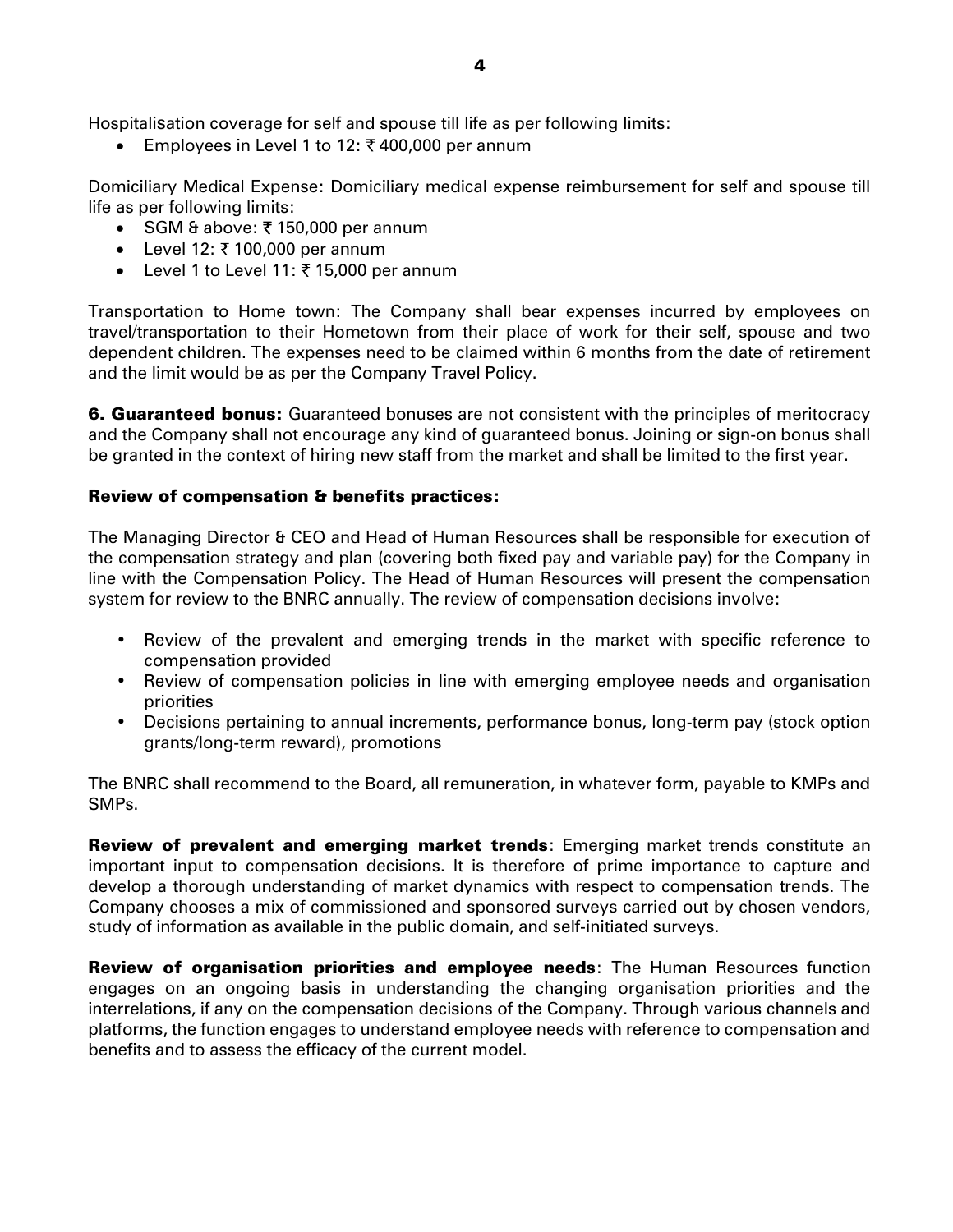**Annual processes**: Reviews of key processes such as increments, performance bonus, stock option grants, and promotions at various levels are carried out on a periodic basis. Few of these processes are outlined below:

- Increments: Compensation and benefits for various levels are reviewed periodically basis market data of the relevant comparator group, internal equity and capacity to pay considerations. As a good practice, increments at an individual level given in perpetuity are linked to performance and potential of the incumbent. This ensures that short term performance does not get undue weightage in fixing compensation. The overall budget for increments and the increment grid for employees shall be approved by the BNRC.
- **Performance Bonus:** Performance bonus is payable at the end of each financial year, based on the performance of the Company and individual performance. The bonus payout grid shall be approved by the BNRC.
- **Grant of long-term pay:** Stock options may be granted based on availability of stock options for grant, performance of the Company and performance and talent ratings at the individual level. The eligibility criteria, maximum number of stock options that may be granted at each level and the stock option grant grid shall be approved by the BNRC and the Board. The Company may also grant long-term reward based on performance of the Company, affordability and performance & talent ratings at the individual level. The eligibility criteria and maximum long term reward that may be granted at each level shall be approved by the BNRC and the Board.

The Company may support growth of its subsidiary by extending retention bonus, grant of Company stock options, long-term reward or any other benefits to employees of the subsidiary(ies), as deemed fit and as applicable.

### Delegation of authority

The delegation of authority to review, approve and ratify any compensation intervention at a Company or individual level has been laid down, unless otherwise mentioned in the Compensation Policy. Any special compensation intervention not mentioned in the authorisation schedule that may be taken up at a Company, function or individual level is subject to the approval of the Managing Director & CEO and Head of Human Resources, and shall be informed to the BNRC.

## Part B: Compensation policy for the Managing Director & CEO and Other Whole-time **Directors**

IRDAI has prescribed "Guidelines on Remuneration of non-executive Directors and Managing Director/Chief Executive Officer/Whole-time Directors of Insurers" (Compensation Guidelines). These Compensation Guidelines read with the extant applicable circular(s) in this regard, requires the Company to formulate and adopt a comprehensive remuneration policy covering the Whole-time Directors with certain pre-requisites and disclosure norms.

### Approach

Compensation will be aligned to both financial and non-financial indicators of performance including controls like risk management, process perspective, customer perspective and others.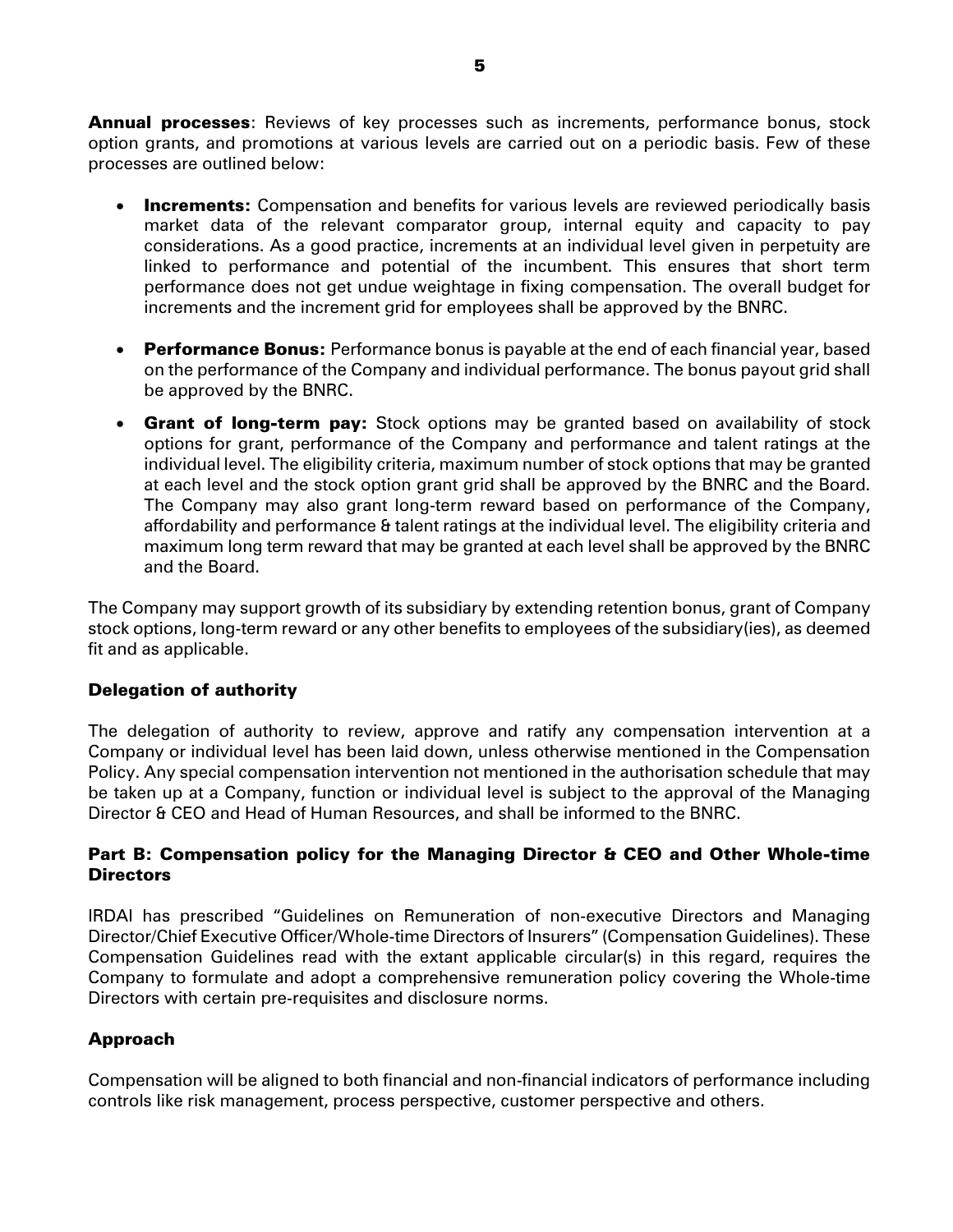#### Compensation Structure

The Compensation structure is delivered through inter-alia the following composition of elements that meet the objective of attracting, rewarding and retaining talent:

- 1. Fixed Pay
- 2. Variable Pay
- 3. Long-Term Pay
- 4. Guaranteed Bonus and Severance Pay, and
- 5. Post-retirement Benefits

**1. Fixed Pay:** Fixed pay will include basic pay, allowances, non-cash benefits and perquisites, contribution towards superannuation/ retirals and any other form of non-cash benefits & perquisites including reimbursable benefits & perquisites with monetary ceilings. Retirals include statutory contributions such as Employer's contribution to Provident Fund and Gratuity.

**2. Variable Pay:** The quantum of bonus shall not exceed 70% of the total fixed pay in a year. **A** minimum of 50% of the bonus will be under deferment. If the bonus amount is under  $\bar{\bm{\mathsf{\tau}}}$ 25 lacs, the deferment shall not be applicable. The deferral period would be spread over a minimum period of three years (deferment period). The frequency of vesting will be on annual basis and the first vesting shall not be before one year from the commencement of deferral period. The vesting shall be no faster than a prorata basis. Additionally, vesting will not be more frequent than on a yearly basis.

Alignment of compensation to prudent risk parameters: To ensure effective alignment of compensation with prudent risk parameters, the Company will take into account various risk parameters along with other pre-defined performance objectives of the Company, which shall include the following:

- I. Persistency
- II. Solvency
- III. Grievance Redressal
- IV. Expenses of Management
- V. Claim settlement
- VI. Claim repudiations
- VII. Overall Compliance status
- VIII. Overall financial position such as Net-Worth position, Asset under Management (AUM) etc.

Ensuring balance in setting performance objectives, capping the payout of performance bonus and following an annual payout cycle ensures that prudent behavior is suitably encouraged and rewarded.

**3. Long-term pay**: Long- term pay may be administered through employee stock options in line with the Company's employee stock option scheme or long-term reward scheme of the Company. Stock options may be granted in accordance with regulatory guidelines including SEBI ESOP Guidelines and subject to availability of stock options for grant in line with the performance of the Company. The eligibility criteria, maximum number of stock options or long term reward would be in accordance with the approval of the BNRC.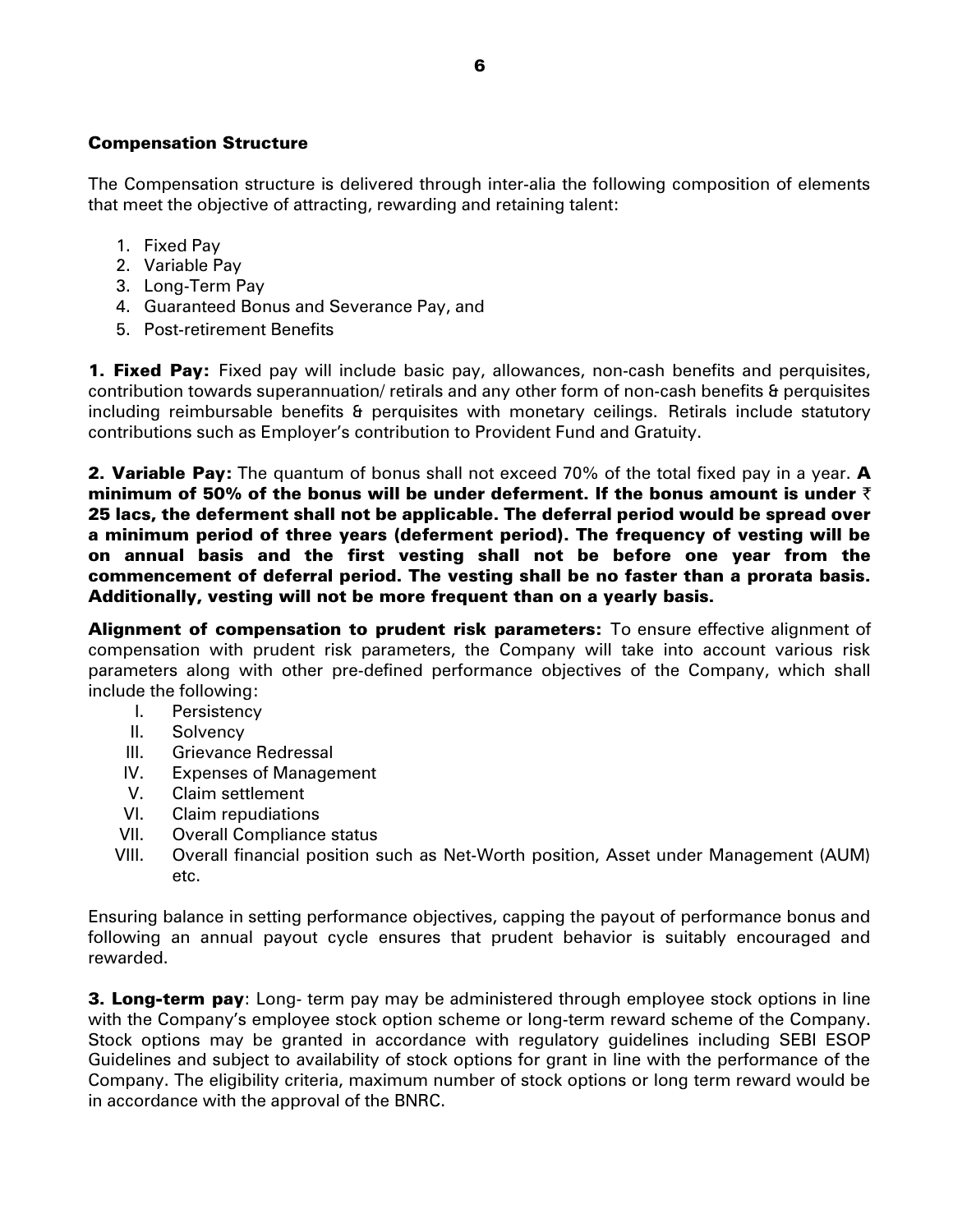Stock options are fair valued using the Black-Scholes model and based on the last closing price of the shares of the Company at a domestic stock exchange having highest volumes on the immediate business day prior to grant.

4. Guaranteed bonus & Severance pay for Whole-time Directors: Guaranteed bonuses are not consistent with sound risk management or pay for performance principles and the Company will not encourage any kind of guaranteed bonus as part of remuneration plan. Joining or sign-on bonus may only be payable in the context of hiring new staff and will be preferably limited to first year. However, payment of joining or sign-on bonus may be made beyond the year of joining. Grant of employee stock options shall be the preferred form for joining or sign-on bonus. Such grants will not be considered part of fixed or variable pay.

Further, other than accrued retirement benefits (such as provident fund, superannuation and gratuity payable on retirement) or any benefits arising under the employee early retirement scheme or any payments or benefits mandated by applicable law, no severance pay will be paid to Whole-time Directors.

**Malus and Claw back:** Compensation will be aligned to both financial and non-financial indicators of performance including controls like risk management, process perspective, customer perspective and others.

- Acts of gross negligence and integrity breach shall be covered under the purview of the compensation policy. Errors of judgment shall not be construed to be breaches under this note.
- The deferred part of the variable pay (performance bonus) will be subject to malus, under which, the Company will prevent vesting of all or part of the variable pay in the event of an enquiry determining gross negligence or integrity breach.
- Employees will be required to sign claw back agreements for the variable pay. In a claw back arrangement, the employee will agree to return, in case asked for, the previously paid variable pay to the Company in the event of an enquiry determining gross negligence or integrity breach, taking into account relevant regulatory stipulations.

**5. Post-retirement benefits:** The Managing Director & CEO and other WTDs retiring from the services of the Company shall be eligible for the following post-retirement benefits:

Group Health Insurance: Hospitalisation coverage for self and spouse till life and children upto the age of 24 as per following limits:

• ₹1,200,000 per annum and floater of ₹3,600,000 in a block of 3 years

Domiciliary Medical Expense: Domiciliary medical expense reimbursement for self and spouse till life as per following limits:

- Managing Director & CEO:  $\bar{\tau}$  150,000 per annum
- Deputy Managing Director:  $\bar{\tau}$  150,000 per annum
- Other WTDs:  $\bar{x}$  150,000 per annum

Transportation to Home town: The Company shall bear expenses incurred by the Managing Director & CEO and other WTDs on travel/transportation to their Hometown from their place of work for their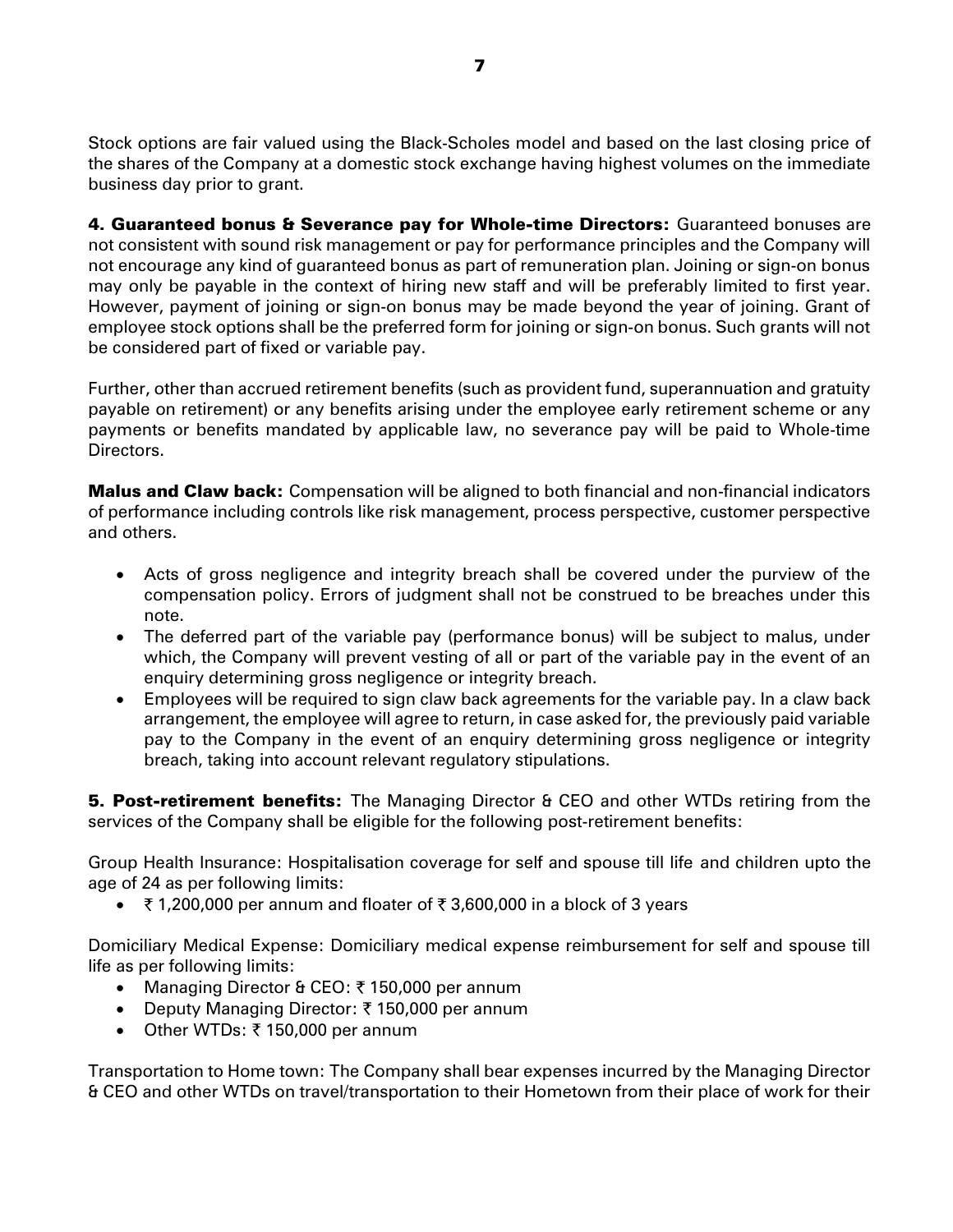self, spouse and two dependent children. The expenses need to be claimed within 6 months from the date of retirement and the limit would be as per the Company Travel Policy.

## Review of Compensation

The BNRC will recommend to the Board for approval of the fixed pay including non-cash benefits and perquisites along with their monetary ceilings and retirals, variable pay and stock option grants for the Managing Director & CEO and other Whole-time Directors. This will be subject to necessary approvals from the regulators and shareholders, wherever applicable.

## Disclosure requirements

The Company shall comply with the disclosure requirements prescribed by IRDAI, SEBI or any other regulatory or statutory requirement. The extant applicable key requirements prescribed by IRDAI are indicated in Annexure A.

# Part C: Compensation policy for non-executive Directors (other than Chairman/Chairperson, if any)

The remuneration payable to non-executive Directors would be governed by extant applicable requirements prescribed by IRDAI, SEBI or any other relevant authority, the Companies Act, 2013 and the Insurance Act, 1938.

Considering the above, the permitted modes of remuneration for Independent Directors would be:

- Sitting fee for attending each meeting of the Committee/Board as approved by the Board from time to time within the limits as provided under Companies Act, 2013 and related rules.
- Profit related commission as may be approved by the Board and shareholders from time to time, subject to availability of requisite profits and compliance with applicable statutes/regulations.

All Independent Directors would be entitled to reimbursement of expenses for attending Board/Committee meetings, official visits and participation in various forums on behalf of the Company.

Only the Independent Directors on the Board of the Company will be paid profit related commission, in accordance with the extant applicable regulatory or statutory requirements.

No compensation shall be paid to any non-executive non-Independent Directors, including any Nominee Directors, if any, or those non-executive Directors nominated by promoters of the Company.

## Part D: Compensation policy for non-executive Independent Director as Chairman/Chairperson of the Company, if any

The remuneration payable in the case of an Independent Director being the Chairman/Chairperson of the Company would be governed by the Insurance Act, 1938, the provisions of extant applicable IRDAI guidelines, the applicable provisions of Companies Act, 2013, the requirements prescribed by Securities and Exchange Board of India (SEBI) or any other statutory/regulatory requirement as may be prescribed.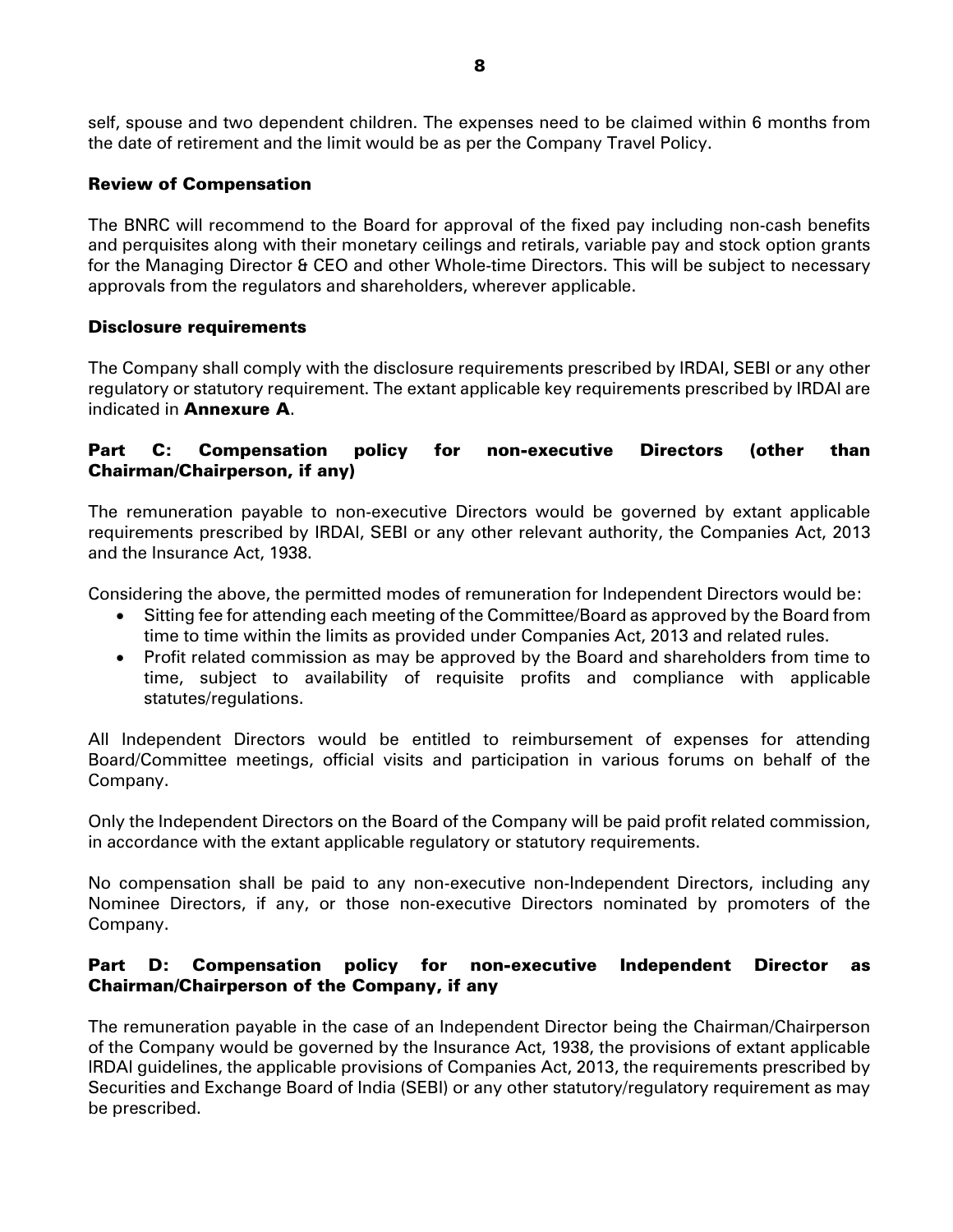In keeping with the above, the following may be extended for an Independent Director being the Chairman/Chairperson of the Company:

- An office, including its maintenance, at the Company's expense, bearing/reimbursing expenses for travel on official visits and participation in various forums, both in India and abroad, as Chairman of the Company and bearing/reimbursing travel/halting/other expenses and other such allowances, as may be required, for attending to duties as Chairman of the Company,
- Sitting fee for attending each meeting of the Committees/Board as approved by the Board from time to time within the limits as provided under Companies Act, 2013,
- Reimbursement of expenses for attending Board/Committee meetings, official visits and participation in various forums on behalf of or as director of, the Company, and
- Profit related commission as approved by the Board and shareholders, subject to availability of requisite profits and in compliance with applicable statutes/regulations.